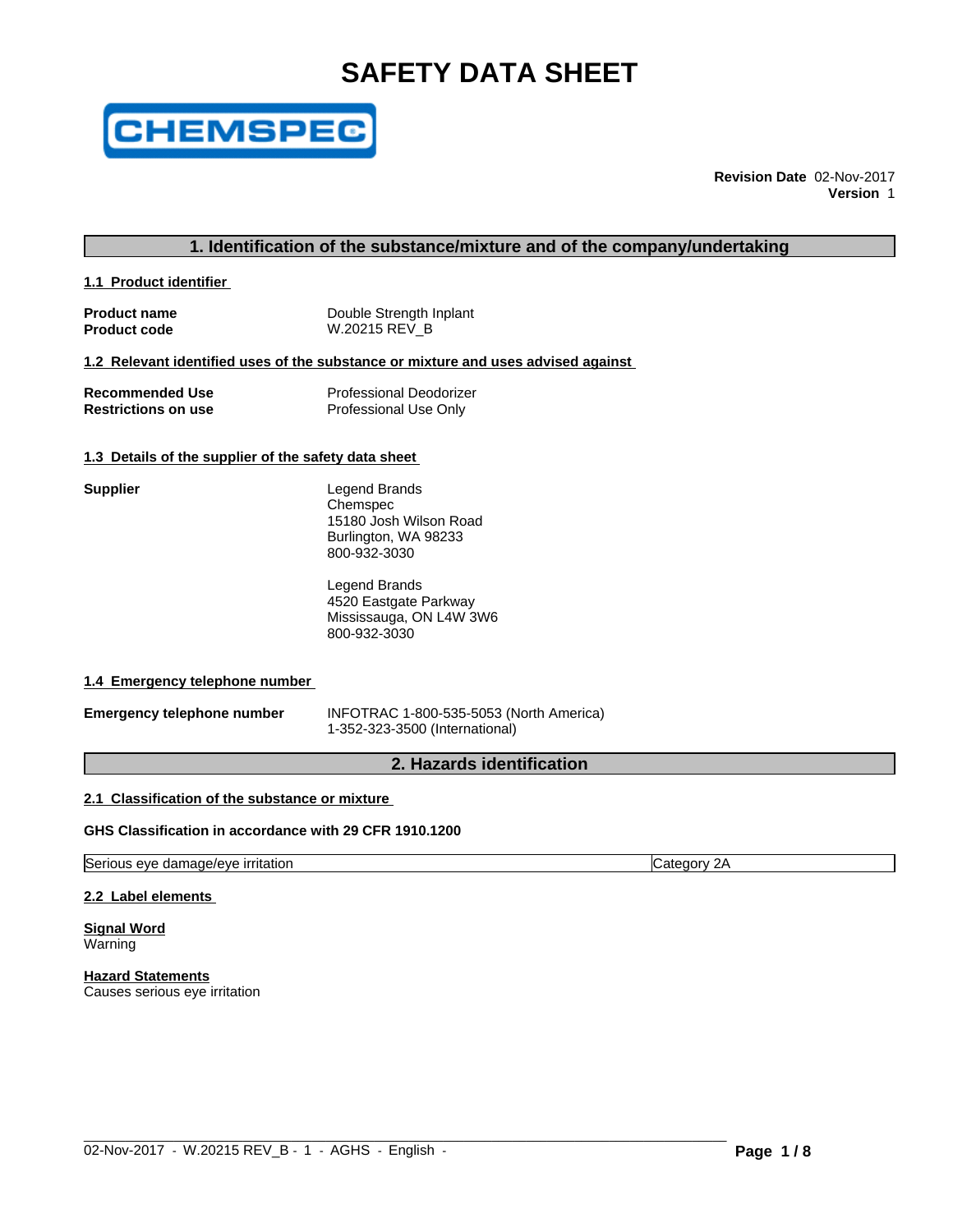

**Precautionary Statements - Prevention** Wash face, hands and any exposed skin thoroughly after handling Wear eye protection/ face protection

#### **Precautionary Statements - Response**

IF IN EYES: Rinse cautiously with water for several minutes. Remove contact lenses, if present and easy to do. Continue rinsing If eye irritation persists: Get medical advice/attention

#### **2.3. Other Hazards Hazards not otherwise classified (HNOC)** Not Applicable

#### **2.4 Other information**

Not Applicable

**Unknown Acute Toxicity** < 1% of the mixture consists of ingredient(s) of unknown toxicity

### **3. Composition/Information on Ingredients**

#### **Substance Mixture**

| <b>Chemical Name</b>                         | CAS No.    | Weight-%  |  |  |
|----------------------------------------------|------------|-----------|--|--|
| Alcohols, C6-C12, Ethoxylated, propoxylated  | 68937-66-6 | $10 - 20$ |  |  |
| Sodium carbonate                             | 497-19-8   | $10 - 20$ |  |  |
| Alcohols, C10-C16, ethoxylated, propoxylated | 69227-22-1 | $5 - 10$  |  |  |
| Tetrasodium Pyrophosphate                    | 7722-88-5  | - 5       |  |  |
| $- \cdot$<br>.<br>.<br>.                     |            |           |  |  |

The exact percentage (concentration) of composition has been withheld as a trade secret.

### **4. First aid measures**

#### **4.1 Description of first-aid measures**

| <b>General advice</b>                                                          | No information available.                                                              |  |  |
|--------------------------------------------------------------------------------|----------------------------------------------------------------------------------------|--|--|
| Eye contact                                                                    | Rinse thoroughly with plenty of water for at least 15 minutes and consult a physician. |  |  |
| <b>Skin contact</b>                                                            | Wash skin with soap and water.                                                         |  |  |
| <b>Inhalation</b>                                                              | Remove to fresh air.                                                                   |  |  |
| Ingestion                                                                      | Clean mouth with water and drink afterwards plenty of water.                           |  |  |
| 4.2 Most important symptoms and effects, both acute and delayed                |                                                                                        |  |  |
| <b>Symptoms</b>                                                                | See Section 2.2, Label Elements and/or Section 11, Toxicological effects.              |  |  |
| 4.3 Indication of any immediate medical attention and special treatment needed |                                                                                        |  |  |
| Notes to physician                                                             | Treat symptomatically.                                                                 |  |  |

 $\_$  ,  $\_$  ,  $\_$  ,  $\_$  ,  $\_$  ,  $\_$  ,  $\_$  ,  $\_$  ,  $\_$  ,  $\_$  ,  $\_$  ,  $\_$  ,  $\_$  ,  $\_$  ,  $\_$  ,  $\_$  ,  $\_$  ,  $\_$  ,  $\_$  ,  $\_$  ,  $\_$  ,  $\_$  ,  $\_$  ,  $\_$  ,  $\_$  ,  $\_$  ,  $\_$  ,  $\_$  ,  $\_$  ,  $\_$  ,  $\_$  ,  $\_$  ,  $\_$  ,  $\_$  ,  $\_$  ,  $\_$  ,  $\_$  ,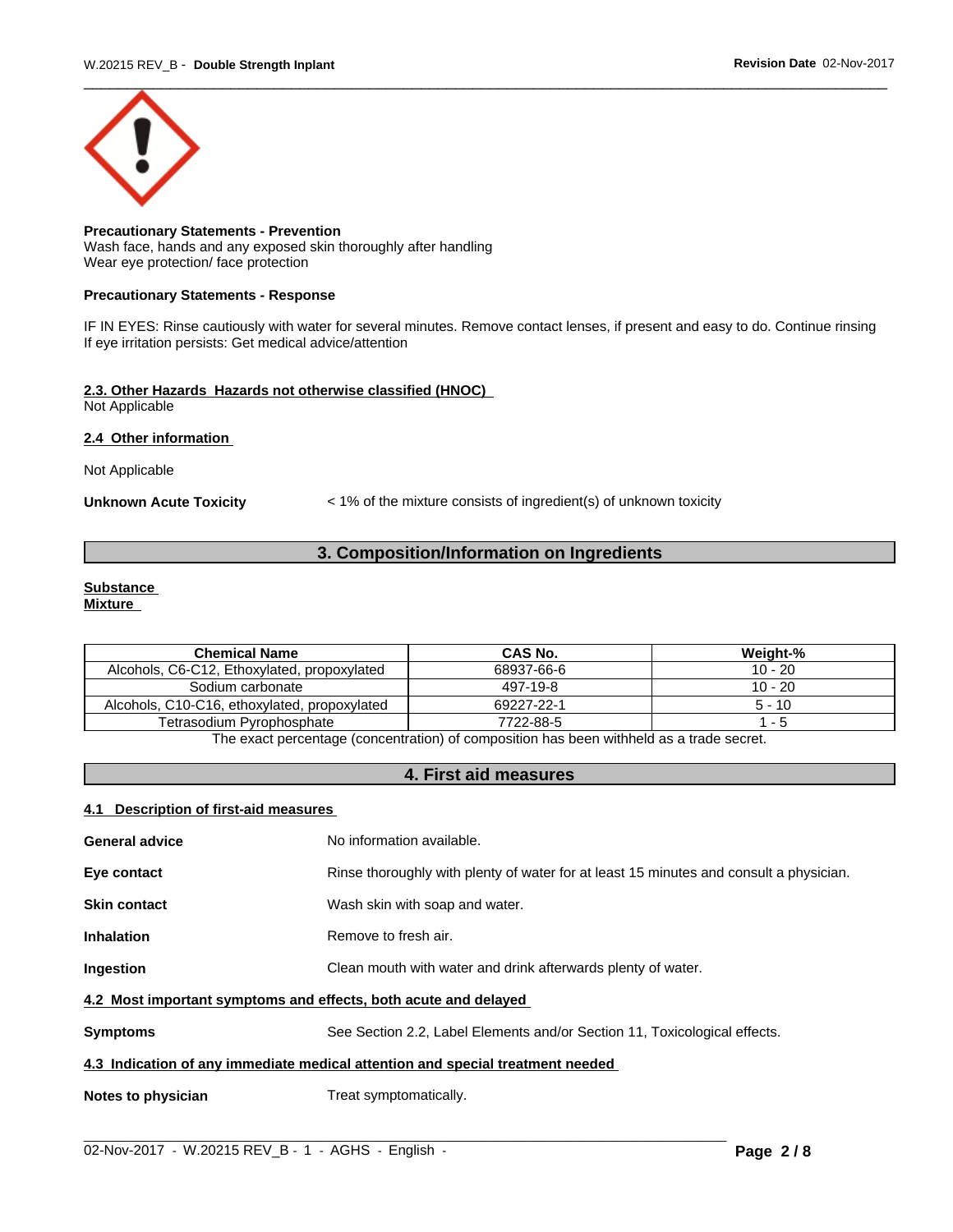### **5. Fire-Fighting Measures**

### **5.1 Extinguishing media**

#### **Suitable extinguishing media**

Use extinguishing measures that are appropriate to local circumstances and the surrounding environment.

**Unsuitable Extinguishing Media** None.

#### **5.2 Special hazards arising from the substance or mixture**

#### **Special Hazard**

None known based on information supplied.

**Hazardous Combustion Products** No information available.

#### **Explosion Data Sensitivity to Mechanical Impact** None. **Sensitivity to Static Discharge** None.

#### **5.3 Advice for firefighters**

As in any fire, wear self-contained breathing apparatus pressure-demand, MSHA/NIOSH (approved or equivalent) and full protective gear.

### **6. Accidental Release Measures**

#### **6.1 Personal precautions, protective equipment and emergency procedures**

Ensure adequate ventilation, especially in confined areas.

#### **6.2 Environmental precautions**

See Section 12 for additional Ecological information.

#### **6.3 Methods and materials for containment and cleaning up**

| Methods for Containment | Prevent further leakage or spillage if safe to do so. |
|-------------------------|-------------------------------------------------------|
|-------------------------|-------------------------------------------------------|

**Methods for cleaning up Pick** up and transfer to properly labeled containers.

### **7. Handling and storage**

#### **7.1 Precautions for safe handling**

| <b>Hygiene measures</b>                                          | Handle in accordance with good industrial hygiene and safety practice.   |
|------------------------------------------------------------------|--------------------------------------------------------------------------|
| 7.2 Conditions for safe storage, including any incompatibilities |                                                                          |
| <b>Storage Conditions</b>                                        | Keep containers tightly closed in a dry, cool and well-ventilated place. |
| <b>Materials to Avoid</b>                                        | No materials to be especially mentioned.                                 |
|                                                                  |                                                                          |

## **8. Exposure controls/personal protection**

#### **8.1 Exposure Guidelines**

| <b>Chemical Name</b> | <b>ACGIH TLV</b> | <b>OSHA PEL</b> | <b>British Columbia</b> | <b>Alberta</b> | Quebec                  | <b>Ontario TWAEV</b>    |
|----------------------|------------------|-----------------|-------------------------|----------------|-------------------------|-------------------------|
| Tetrasodium          |                  |                 |                         |                | TWA: $5 \text{ mg/m}^3$ | TWA: $5 \text{ mg/m}^3$ |
| Pyrophosphate        |                  |                 |                         |                |                         |                         |
| 7722-88-5            |                  |                 |                         |                |                         |                         |

 $\_$  ,  $\_$  ,  $\_$  ,  $\_$  ,  $\_$  ,  $\_$  ,  $\_$  ,  $\_$  ,  $\_$  ,  $\_$  ,  $\_$  ,  $\_$  ,  $\_$  ,  $\_$  ,  $\_$  ,  $\_$  ,  $\_$  ,  $\_$  ,  $\_$  ,  $\_$  ,  $\_$  ,  $\_$  ,  $\_$  ,  $\_$  ,  $\_$  ,  $\_$  ,  $\_$  ,  $\_$  ,  $\_$  ,  $\_$  ,  $\_$  ,  $\_$  ,  $\_$  ,  $\_$  ,  $\_$  ,  $\_$  ,  $\_$  ,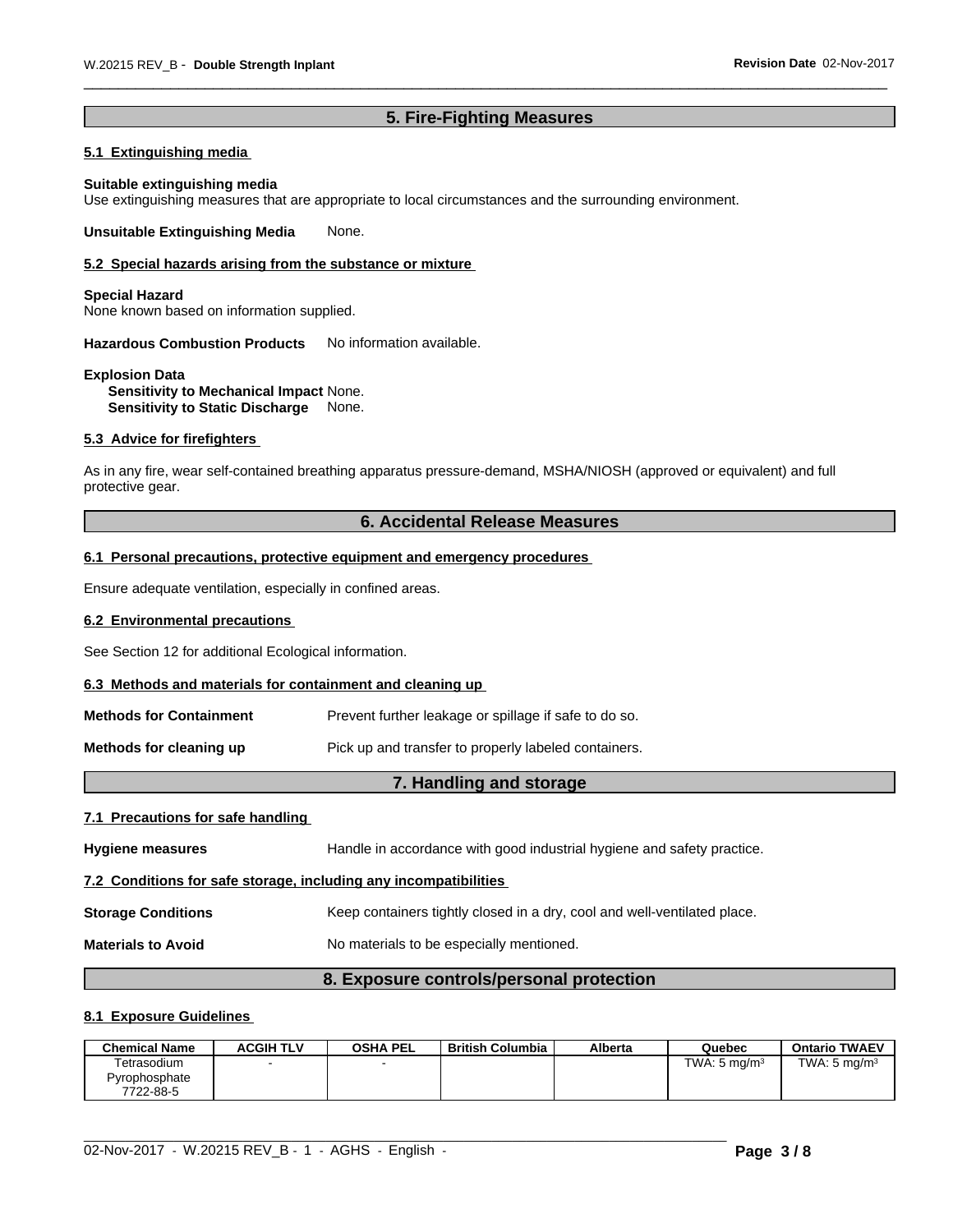#### **8.2 Appropriate engineering controls**

### **Engineering Measures** Showers

Eyewash stations Ventilation systems.

### **8.3 Individual protection measures, such as personal protective equipment**

| <b>Eye/Face Protection</b>    | Safety glasses with side-shields.                                        |
|-------------------------------|--------------------------------------------------------------------------|
| Skin and body protection      | Wear protective gloves/ protective clothing.                             |
| <b>Respiratory protection</b> | In case of insufficient ventilation wear suitable respiratory equipment. |
| <b>Hygiene measures</b>       | See section 7 for more information                                       |

### **9. Physical and chemical properties**

### **9.1 Information on basic physical and chemical properties**

| <b>Physical state</b>             | Powder           |                          |                          |
|-----------------------------------|------------------|--------------------------|--------------------------|
| Appearance                        | Granules         | Color                    | White                    |
| Odor                              | Slight           | <b>Odor Threshold</b>    | No information available |
|                                   |                  |                          |                          |
| <b>Property</b>                   | Values           | Remarks • Methods        |                          |
| рH                                | 10.5 to 11.2     | (as aqueous solution)    |                          |
| Melting/freezing point            |                  | No information available |                          |
| Boiling point/boiling range       |                  | No information available |                          |
| <b>Flash Point</b>                |                  |                          |                          |
| <b>Evaporation rate</b>           |                  | No information available |                          |
| Flammability (solid, gas)         |                  | No information available |                          |
| <b>Flammability Limits in Air</b> |                  |                          |                          |
| upper flammability limit          |                  | No information available |                          |
| lower flammability limit          |                  | No information available |                          |
| Vapor pressure                    |                  | No information available |                          |
| Vapor density                     |                  | No information available |                          |
| <b>Specific Gravity</b>           |                  |                          |                          |
| <b>Water solubility</b>           | Soluble in water |                          |                          |
| Solubility in other solvents      |                  | No information available |                          |
| <b>Partition coefficient</b>      |                  | No information available |                          |
| <b>Autoignition temperature</b>   |                  | No information available |                          |
| <b>Decomposition temperature</b>  |                  | No information available |                          |
| <b>Viscosity, kinematic</b>       |                  | No information available |                          |
| Viscosity, dynamic                |                  | No information available |                          |
| <b>Explosive properties</b>       |                  | No information available |                          |
| <b>Oxidizing Properties</b>       |                  | No information available |                          |
| .                                 |                  |                          |                          |

#### **9.2 Other information Volatile organic compounds (VOC)** Negligible **content**

### **10. Stability and Reactivity**

 $\_$  ,  $\_$  ,  $\_$  ,  $\_$  ,  $\_$  ,  $\_$  ,  $\_$  ,  $\_$  ,  $\_$  ,  $\_$  ,  $\_$  ,  $\_$  ,  $\_$  ,  $\_$  ,  $\_$  ,  $\_$  ,  $\_$  ,  $\_$  ,  $\_$  ,  $\_$  ,  $\_$  ,  $\_$  ,  $\_$  ,  $\_$  ,  $\_$  ,  $\_$  ,  $\_$  ,  $\_$  ,  $\_$  ,  $\_$  ,  $\_$  ,  $\_$  ,  $\_$  ,  $\_$  ,  $\_$  ,  $\_$  ,  $\_$  ,

### **10.1 Reactivity**

No data available

#### **10.2 Chemical stability**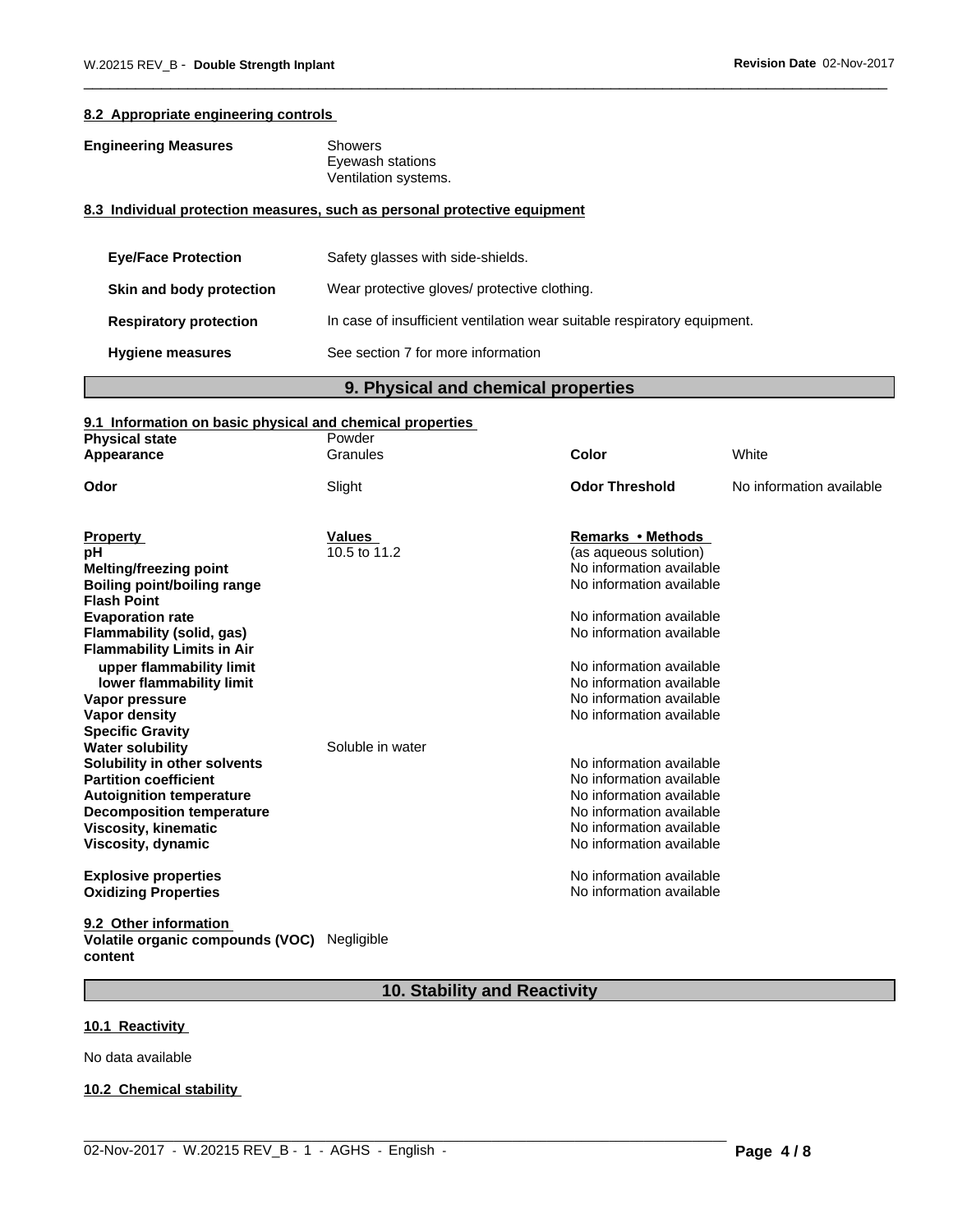Stable under recommended storage conditions

#### **10.3 Possibility of hazardous reactions**

None under normal processing.

#### **10.4 Conditions to Avoid**

Extremes of temperature and direct sunlight.

#### **10.5 Incompatible Materials**

None known based on information supplied.

#### **10.6 Hazardous Decomposition Products**

None known based on information supplied.

### **11. Toxicological information**

#### **11.1 Acute toxicity**

#### **Numerical measures of toxicity: Product Information**

#### **The following values are calculated based on chapter 3.1 of the GHS document**

| <b>Unknown Acute Toxicity</b> |  |
|-------------------------------|--|
|                               |  |

**Unknown Acute Toxicity** < 1% of the mixtureconsists of ingredient(s) of unknown toxicity

| Oral LD50               | 2,821.00 mg/kg |  |
|-------------------------|----------------|--|
| Dermal LD50             | 9,842.00 mg/kg |  |
| <b>LC50 (Dust/Mist)</b> | $15.00$ mg/l   |  |

#### **Numerical measures of toxicity: Component Information**

| <b>Chemical Name</b>                   | LD50 Oral                    | LD50 Dermal | <b>LC50 Inhalation</b>               |
|----------------------------------------|------------------------------|-------------|--------------------------------------|
| Sodium carbonate<br>497-19-8           | 4090 mg/kg (Rat)             |             | $= 2300$ mg/m <sup>3</sup> (Rat) 2 h |
| Tetrasodium Pyrophosphate<br>7722-88-5 | (Rat)<br>1000 - 3000 mg/kg ( |             |                                      |

 $\_$  ,  $\_$  ,  $\_$  ,  $\_$  ,  $\_$  ,  $\_$  ,  $\_$  ,  $\_$  ,  $\_$  ,  $\_$  ,  $\_$  ,  $\_$  ,  $\_$  ,  $\_$  ,  $\_$  ,  $\_$  ,  $\_$  ,  $\_$  ,  $\_$  ,  $\_$  ,  $\_$  ,  $\_$  ,  $\_$  ,  $\_$  ,  $\_$  ,  $\_$  ,  $\_$  ,  $\_$  ,  $\_$  ,  $\_$  ,  $\_$  ,  $\_$  ,  $\_$  ,  $\_$  ,  $\_$  ,  $\_$  ,  $\_$  ,

#### **11.2 Information on toxicologicaleffects**

### **Skin corrosion/irritation**

Product Information • No information available Component Information • No information available

#### **Serious eye damage/eye irritation**

Product Information • May cause eye irritation Component Information • No information available

#### **Respiratory or skin sensitization**

- Product Information
- No information available
- Component Information
- No information available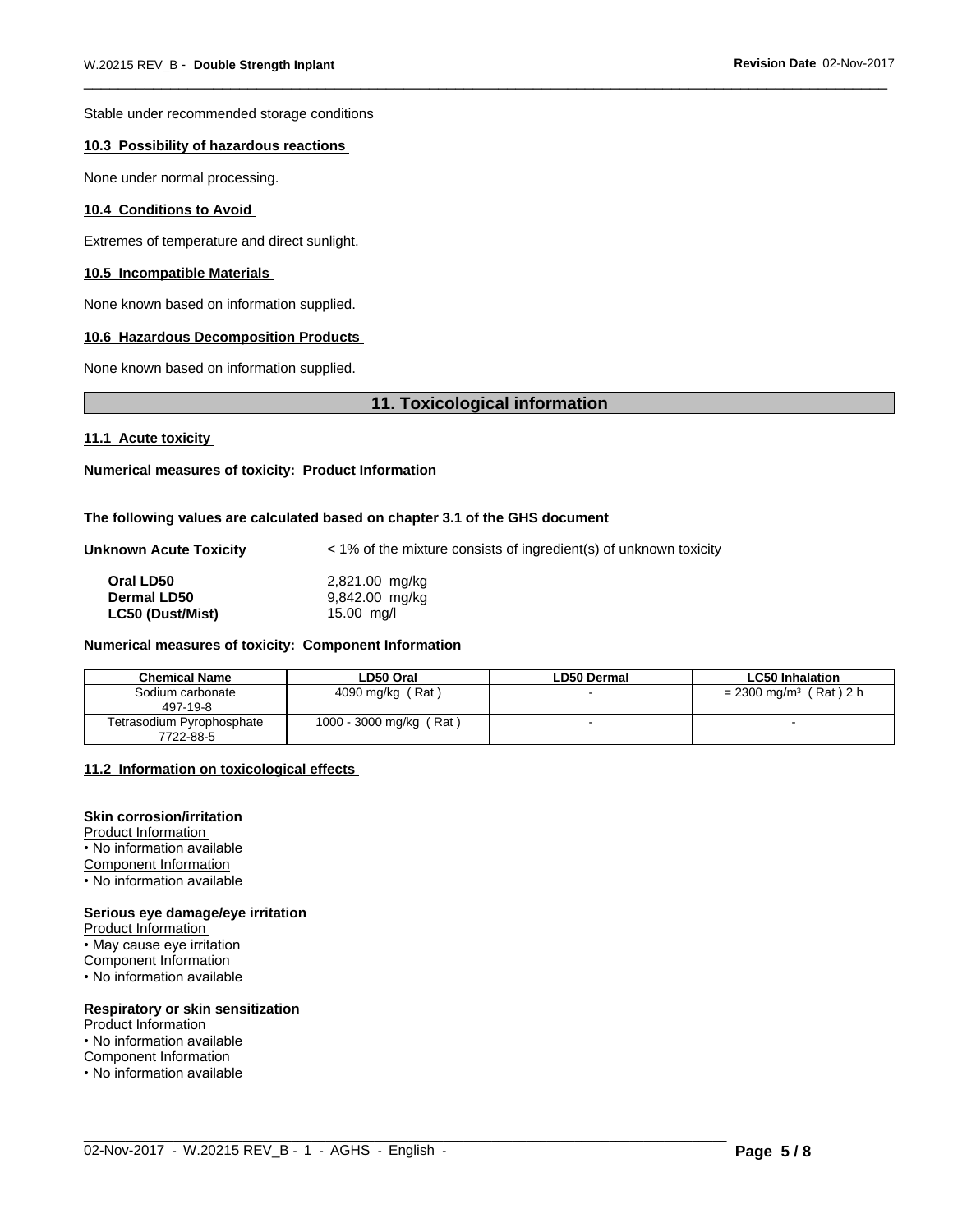### **Germ cell mutagenicity**

Product Information • No information available Component Information • No information available

#### **Carcinogenicity**

Product Information • No information available Component Information • No information available

#### **Reproductive toxicity**

Product Information • No information available Component Information • No information available

#### **STOT - single exposure**

No information available

#### **STOT - repeated exposure** No information available

### **Other adverse effects**

Product Information • No information available

Component Information

• No information available

#### **Aspiration hazard**

Product Information • No information available

Component Information

• No information available

### **12. Ecological information**

### **12.1 Toxicity**

**Ecotoxicity No information available** 

89.65861 % of the mixture consists of components(s) of unknown hazards to the aquatic environment

#### **Ecotoxicity effects**

| Chemical Name    | <b>Toxicity to algae</b> | <b>Toxicity to fish</b>        | Toxicity to daphnia and other<br>aquatic invertebrates |
|------------------|--------------------------|--------------------------------|--------------------------------------------------------|
| Sodium carbonate |                          | LC50: 96 h Lepomis macrochirus | EC50: 48 h Daphnia magna 265                           |
| 497-19-8         |                          | 300 mg/L static LC50: 96 h     | mg/L                                                   |
|                  |                          | Pimephales promelas 310 - 1220 |                                                        |
|                  |                          | mg/L static                    |                                                        |

 $\_$  ,  $\_$  ,  $\_$  ,  $\_$  ,  $\_$  ,  $\_$  ,  $\_$  ,  $\_$  ,  $\_$  ,  $\_$  ,  $\_$  ,  $\_$  ,  $\_$  ,  $\_$  ,  $\_$  ,  $\_$  ,  $\_$  ,  $\_$  ,  $\_$  ,  $\_$  ,  $\_$  ,  $\_$  ,  $\_$  ,  $\_$  ,  $\_$  ,  $\_$  ,  $\_$  ,  $\_$  ,  $\_$  ,  $\_$  ,  $\_$  ,  $\_$  ,  $\_$  ,  $\_$  ,  $\_$  ,  $\_$  ,  $\_$  ,

#### **12.2 Persistence and degradability**

No information available.

#### **12.3 Bioaccumulative potential**

Discharge into the environment must be avoided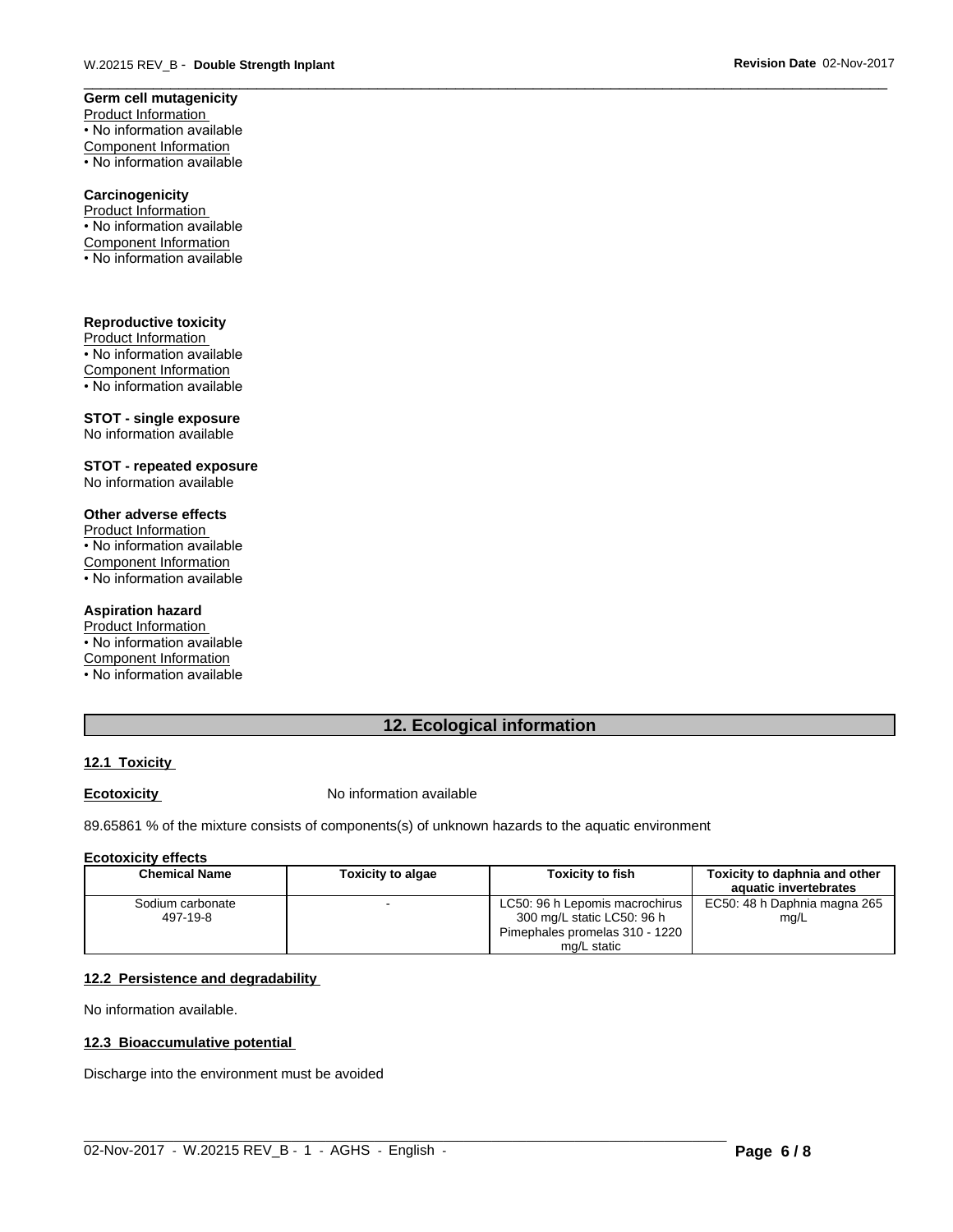#### **12.4 Mobility in soil**

No information available.

### **12.5 Other adverse effects**

No information available

#### **13. Disposal Considerations**

#### **13.1 Waste treatment methods**

This material, as supplied, is not a hazardous waste according to Federal regulations (40 CFR 261). This material could become a hazardous waste if it is mixed with or otherwise comes in contact with a hazardous waste, if chemical additions are made to this material, or if the material is processed or otherwise altered. Consult 40 CFR 261 to determine whether the altered material is a hazardous waste. Consult the appropriate state, regional, or local regulations for additional requirements.

|             | <b>14. Transport Information</b> |  |
|-------------|----------------------------------|--|
|             |                                  |  |
| <b>DOT</b>  | Not regulated                    |  |
| <b>MEX</b>  | Not regulated                    |  |
| <b>IMDG</b> | Not regulated                    |  |
| <b>IATA</b> | Not regulated                    |  |
|             |                                  |  |

|                                                | 15. Regulatory information                                                      |  |  |
|------------------------------------------------|---------------------------------------------------------------------------------|--|--|
| 15.1 International Inventories                 |                                                                                 |  |  |
| <b>TSCA</b>                                    | Complies                                                                        |  |  |
| <b>DSL</b>                                     | Complies                                                                        |  |  |
| <b>EINECS/ELINCS</b>                           | Complies                                                                        |  |  |
| <b>ENCS</b>                                    |                                                                                 |  |  |
| <b>IECSC</b>                                   | Complies                                                                        |  |  |
| <b>KECL</b>                                    | Complies                                                                        |  |  |
| <b>PICCS</b>                                   | Complies                                                                        |  |  |
| <b>AICS</b>                                    | Complies                                                                        |  |  |
| <b>NZIoC</b>                                   |                                                                                 |  |  |
|                                                | <b>TSCA</b> - United States Toxic Substances Control Act Section 8(b) Inventory |  |  |
| <b>DSL</b> - Canadian Domestic Substances List |                                                                                 |  |  |

 **EINECS/ELINCS** - European Inventory of Existing Chemical Substances/European List of Notified Chemical Substances

 **PICCS** - Philippines Inventory of Chemicals and Chemical Substances

 **ENCS** - Japan Existing and New Chemical Substances

 **IECSC** - China Inventory of Existing Chemical Substances

 **KECL** - Korean Existing and Evaluated Chemical Substances

 **PICCS** - Philippines Inventory of Chemicals and Chemical Substances

 **AICS** - Australian Inventory of Chemical Substances

 **NZIoC** - New Zealand Inventory of Chemicals

#### **15.2 U.S. Federal Regulations**

### **SARA 313**

Section 313 of Title III of the Superfund Amendments and Reauthorization Act of 1986 (SARA). This product does not contain any chemicals which are subject to the reporting requirements of the Act and Title 40 of the Code of Federal Regulations, Part 372

 $\_$  ,  $\_$  ,  $\_$  ,  $\_$  ,  $\_$  ,  $\_$  ,  $\_$  ,  $\_$  ,  $\_$  ,  $\_$  ,  $\_$  ,  $\_$  ,  $\_$  ,  $\_$  ,  $\_$  ,  $\_$  ,  $\_$  ,  $\_$  ,  $\_$  ,  $\_$  ,  $\_$  ,  $\_$  ,  $\_$  ,  $\_$  ,  $\_$  ,  $\_$  ,  $\_$  ,  $\_$  ,  $\_$  ,  $\_$  ,  $\_$  ,  $\_$  ,  $\_$  ,  $\_$  ,  $\_$  ,  $\_$  ,  $\_$  ,

#### **15.3 Pesticide Information**